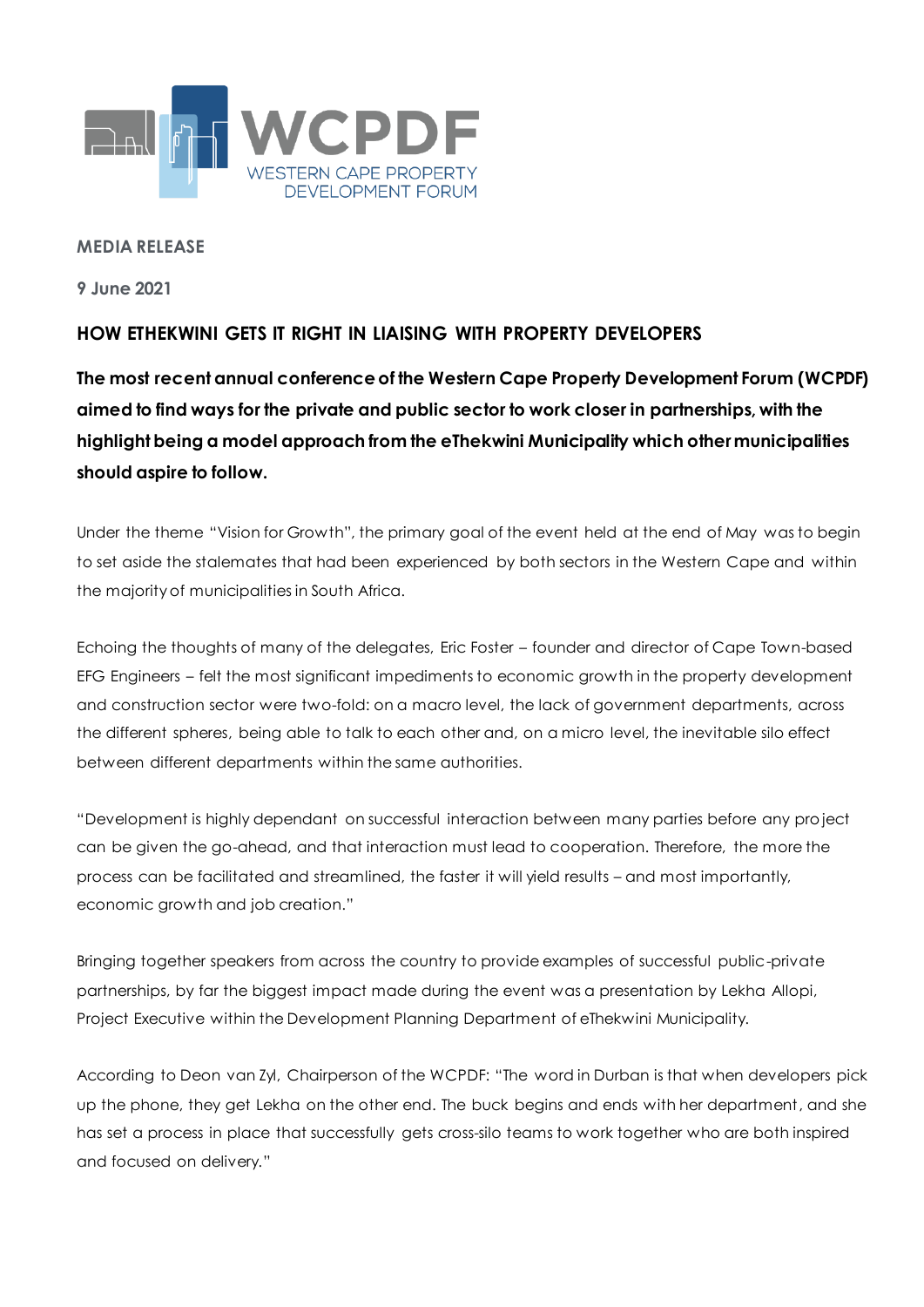For a number of years now, the eThekwini Municipality has been lauded for its forward-thinking integrated planning and implementation of its strategies. Having set into place a 2030 vision for both the planning of numerous complex projects and to enable the municipality to successful move as swiftly as possible to procurement and rollout, it has created a culture for decision making, delivery and growth that other municipalities would do well to emulate. (See Box: A Six-Point Process for Project Approval.)

Allopi has been an integral part of this vision, both in a management capacity within eThekwini"s Land Use Management Branch, and more recently having joined the Catalytic Project Office. With over 30 years of statutory planning behind her, Allopi was also the author of the first-ever Planning Bylaw for the City of Durban.

Citing various examples of how municipalities often fail in their mandates to formulate effective visions for growth, but even more importantly deliver successfully against these, Allopi puts the failure down to: "Layers of red tape, supported by poor human and intellectual capacity thus rending economic development even more difficult, costly and complex."

Agreeing with Foster, Allopi believes that - among the impediments to success overall - is the inability of the three spheres of government to talk to each other and produce a vision for the country: "Policies and directives through which to drive this country are lacking, and this seriously impacts the way that provinces should interact with each other and their citizens.

"There needs to be stronger, more focused leadership that directs us – citizens as well as municipalities – to within a consolidated space where decision making is informed, logical and sensible and where economic drivers are unblocked."

Another area of concern Allopi highlights is the disconnect between a municipality"s vision and everchanging economic priorities: "Municipalities across the country have Integrated Development Plans [IDPs] and Spatial Development Frameworks [SDFs] which obviously contain the municipality"s vision, and which are meant to translate strategies into projects. But what you will now find is that the economic priorities start to differ within the municipality as well, even when there is a vision, and departments start to champion their own projects."

But this lack of co-ordination between departments leads to poor decision making, to the detriment of the municipality, and is further exacerbated when the market starts to drive development contrary to the municipality"s development priorities.

This often results in applications being submitted that are not aligned with the municipality"s vision, and which the municipality will then refuse – a huge mistake, according to Allopi: "I strongly believe that when a developer approaches a municipality with any proposal, the answer can never be: 'No.' It has has got to be: "Yes!" And then directed in a responsible way where it makes better sense for it to go."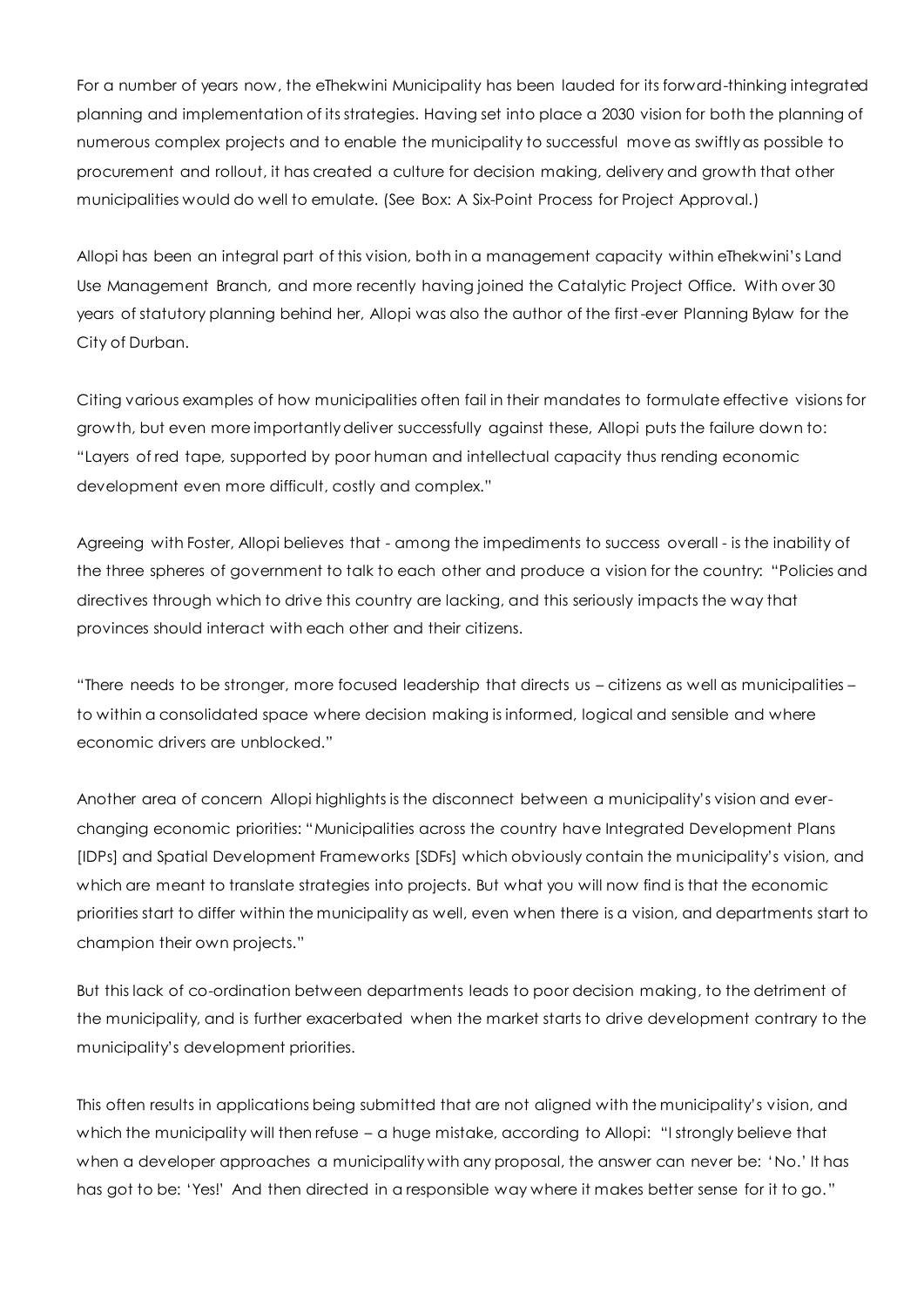While Allopi firmly believes it"s up to a city"s Planning Unit to drive the vision of a municipality, what stops this from happening effectively is that the IDP and SDF often sit in different departments – again, part of the silo mentality.

"But the planning space is the entry to any municipality and therefore delivering on a city"s mandate should sit with the Planning Department. This obviously will direct better decision making at the very outset, but the key lies in the writing of the Planning Bylaw."

Allopi also believes that if planning processes are clear and intelligent as well as legally competent, then developers too will be more competent in submitting applications. But she holds no fear at all in telling a developer to go back to the drawing board.

David Faure, also a director at EFG Engineering notes: "If one believes and lives by the phrase that the answer can never be: "No," it means that a municipality"s focus is clearly on what it can do to make development happen.

But he also agrees a great deal of responsibility for this lies in the hands of the developer: "A developer must get the fundamentals right and submit a complete, competent application that compels the municipality to make a decision. You can't expect a City to support development if the application is flawed.

However, a process such as the one eTwekwini has in place gives developers across the country hope, says Foster: "This process clearly shows that if you get the fundamentals right, you can effect and have meaningful change."

Van Zyl agrees: "The speed at which such an inclusive process can be delivered should be a revelation to the rest of South African municipalities. It is a testimony to what can be done."

#### *<box>*

## **A SIX-POINT PROCESS FOR PROJECT APPROVAL**

The Catalytic Project Office within the eThekwini Municipality, managed by Lekha Allopi, has developed a clear set of criteria to enable development proposals with a value of R500 million and above to be driven through the system as swiftly as possible.

1. The developer"s application enters the system electronically via the Development Facilitation office, which decides that the project qualifies in terms of value and is therefore catalytic to the city. From the day it is received, the developer is given three days to set up a meeting with Allopi"s team. This is an introductory meeting for which the developer (and perhaps the project"s architect) come prepared with all relevant assessments including, for example, a Traffic Impact Analysis (TIA) and an Environmental Impact Assessment (EIA).